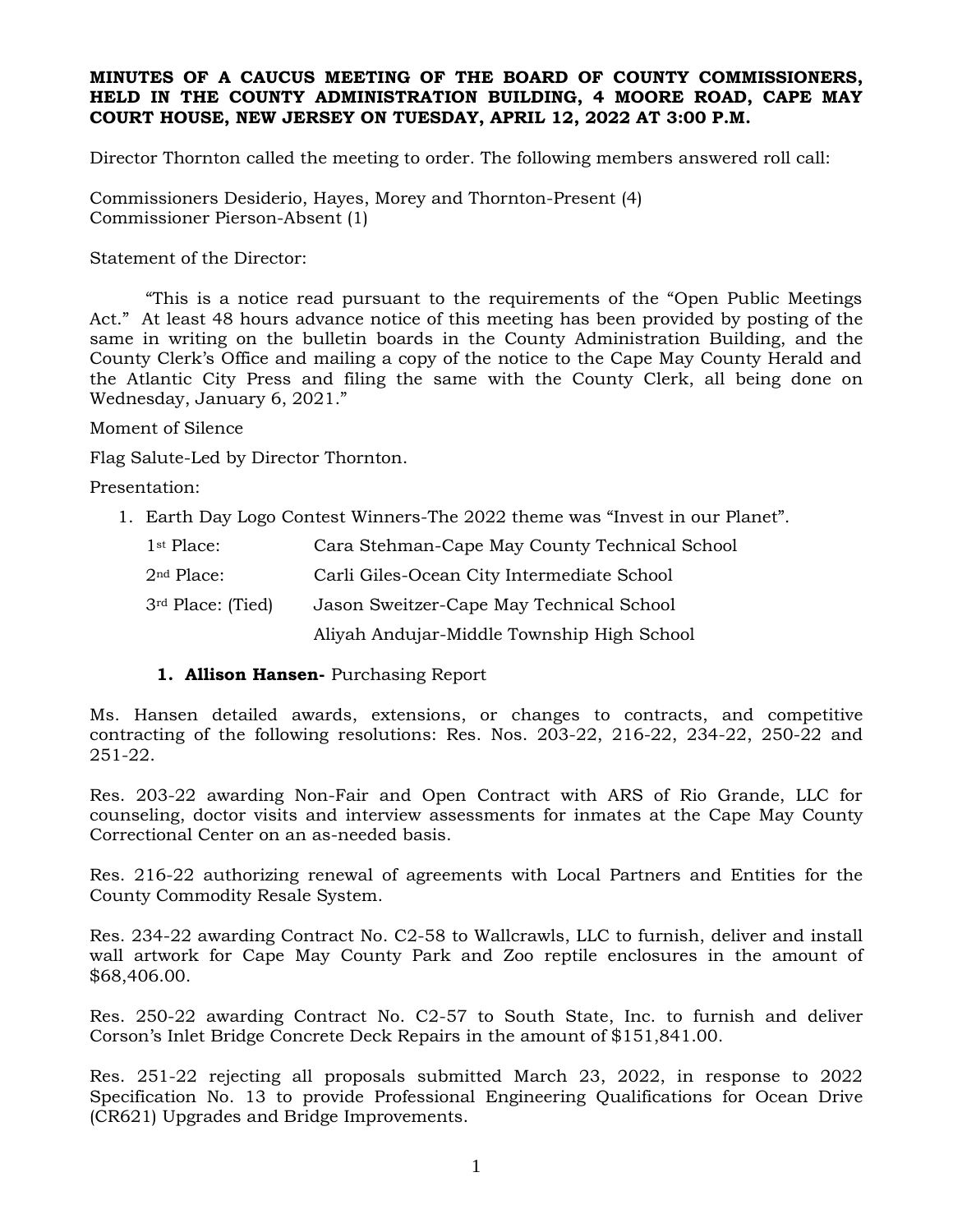## **2. Robert Church-**Engineer's Update

The following resolutions on the agenda to be authorized during the Regular Meeting of Board tonight were acknowledged or discussed by Mr. Church.

Res. 236-22 opposing New Jersey Department of Environmental Protection's proposed Coastal Regulations.

Res. 238-22 authorizing Modification No. 2-Final in the amount of \$50,256.47 to Colliers Engineering & Design for Professional Construction Engineering Services for Repair of the Southwest Bascule Girder Cover Plate and Various Structural Components at the 96th Street Bridge over Great Channel (No. 0500-006) in the Township of Middle and Borough of Stone Harbor.

Res. 239-22 authorizing Modification No. 2 in the amount of \$229,690.43 to NV5 for Professional Engineering Services for Cape May County Park Entrances and Parking Improvements, Township of Middle.

Res. 240-22 authorizing Modification No. 1 in the amount of \$9,731.81 to Stantec Consulting Services, Inc. for Professional Traffic and Roadside Safety Engineering Services for Cape May Point Traffic Calming Study, Borough of Cape May Point.

Res. 241-22 authorizing Modification No. 1 in the amount of \$149,905.47 to the Professional Bridge Engineering Services Agreement with WSP USA, Inc. for Design of Great Channel Bridge Superstructure Repairs and Fender Replacement.

Res. 243-22 supporting New Jersey Department of Transportation project for Route 50 Upper Bridge Road to Carl Road Pavement Resurfacing, Township of Upper & Corbin City.

Res. 244-22 authorizing Modification No. 1 in the amount of \$38,149.17 to Xylem Dewatering Solutions, Inc. for Rental of Bypass Pump at Fishing Creek Pumping Station Watershed.

Res. 247-22 approving contract documents for Dias Creek Road (CR612) Resurfacing Improvements from NJ Route 47 to Galloping Way, Township of Middle and authorizing the Clerk of the Board to advertise for bids for same.

Res. 248-22 authorizing Change Order No. 2 in the amount of \$0.00 to Asphalt Paving Systems, Inc. for DeHirsch Avenue (CR550) Resurfacing Improvements, Borough of Woodbine.

Res. 249-22 amending Resolution No. 1000-19 authorizing approval to submit a Grant Application and a Grant Agreement with the New Jersey Department of Transportation for the 2020 Local Bridges Future Needs Grant Fund Program.

*Commissioner Hayes asked Bob Church if the project described in Res. No. 243-22 included New Bridge Road.*

## **4. Commissioner Discussions**